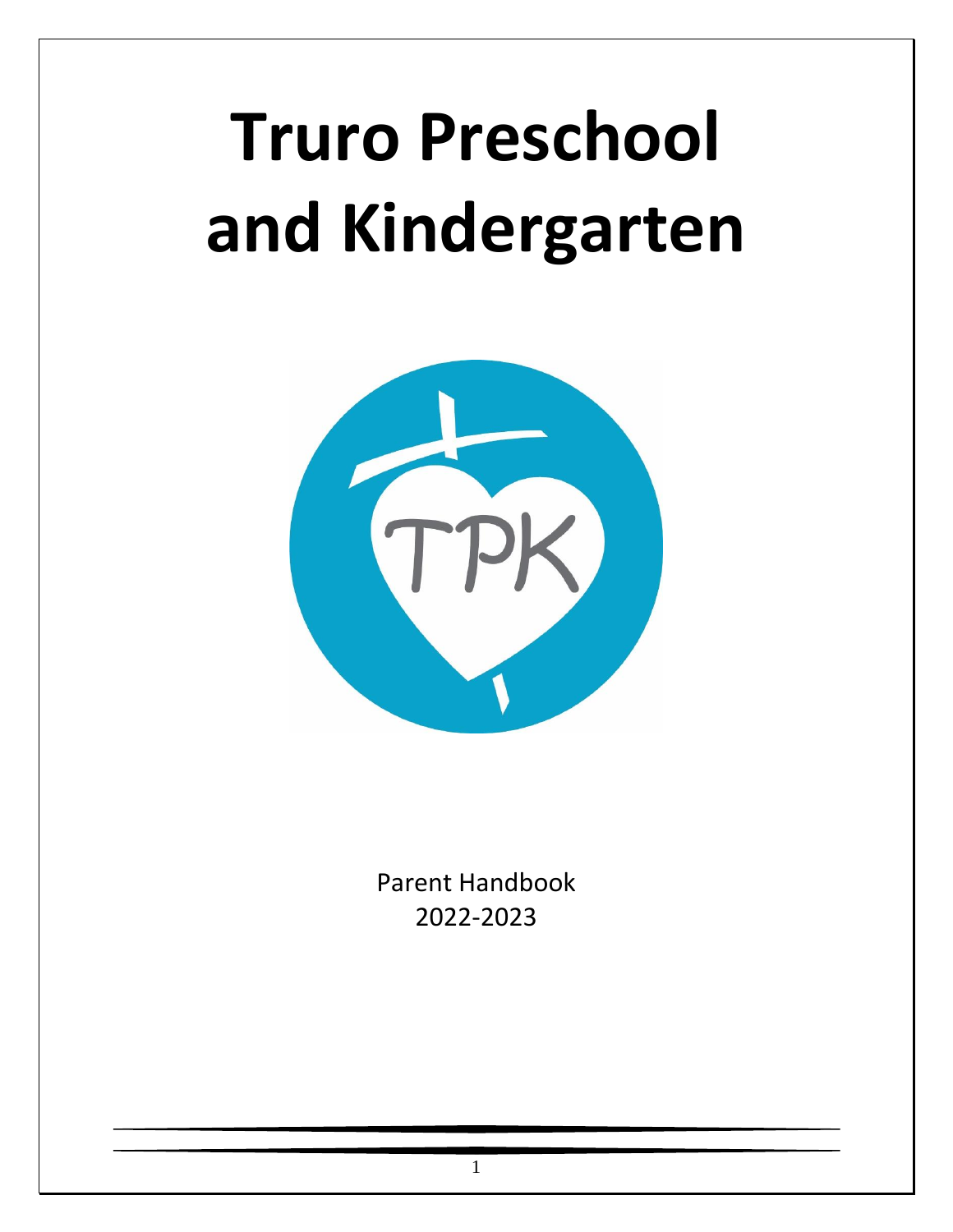#### **Table of Contents**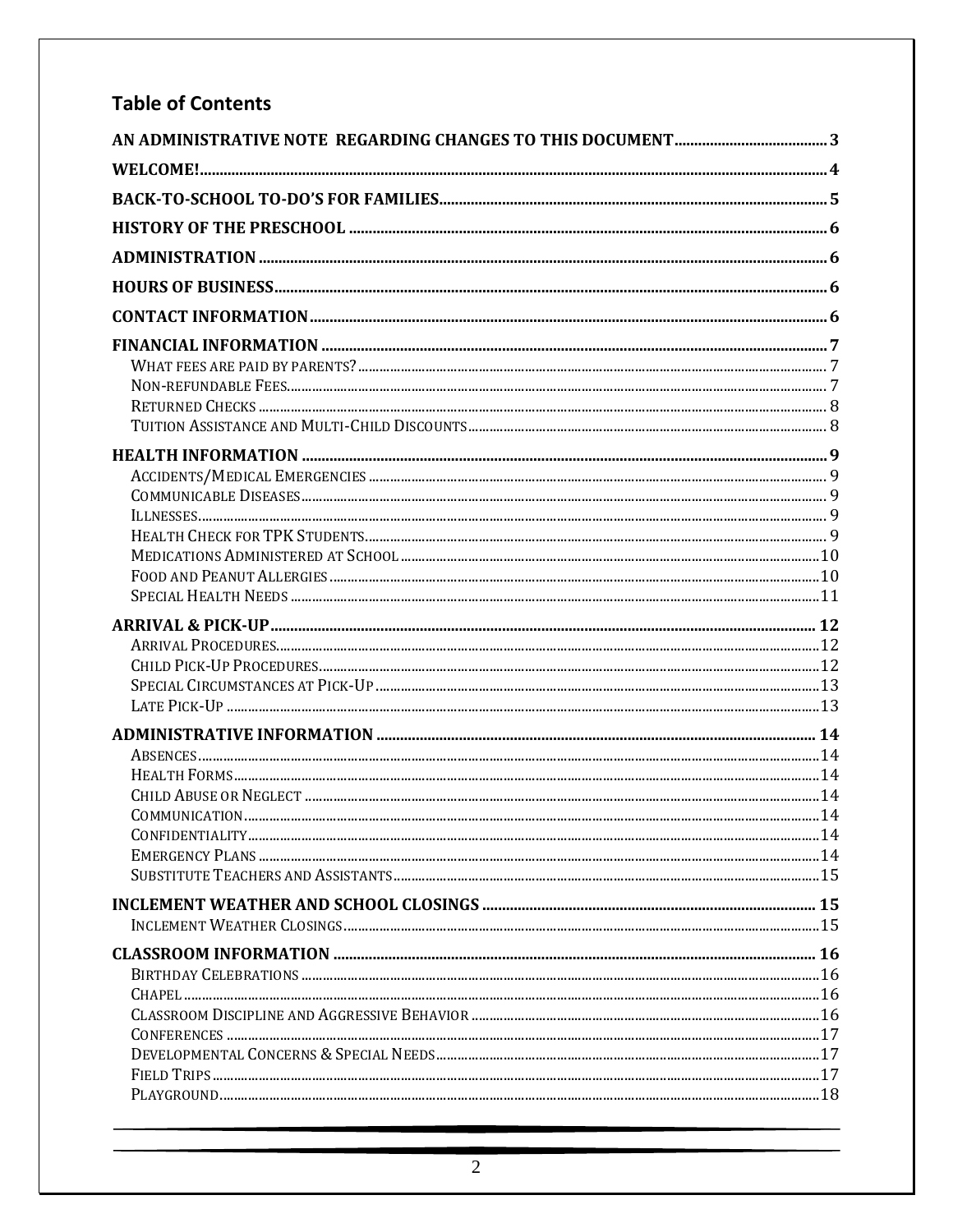|  | $\textsc{SnACKs/LuncH} \textit{} \textit{} \textit{} \textit{} \textit{} \textit{} \textit{} \textit{} \textit{} \textit{} \textit{} \textit{} \textit{} \textit{} \textit{} \textit{} \textit{} \textit{} \textit{} \textit{} \textit{} \textit{} \textit{} \textit{} \textit{} \textit{} \textit{} \textit{} \textit{} \textit{} \textit{} \textit{} \textit{} \textit{} \textit{$ |  |
|--|--------------------------------------------------------------------------------------------------------------------------------------------------------------------------------------------------------------------------------------------------------------------------------------------------------------------------------------------------------------------------------------|--|
|  |                                                                                                                                                                                                                                                                                                                                                                                      |  |

# <span id="page-2-0"></span>**An Administrative Note Regarding Changes to This Document**

An administrative note: the information in this handbook or on our website could change in order to stay compliant with health guidance and licensing requirements.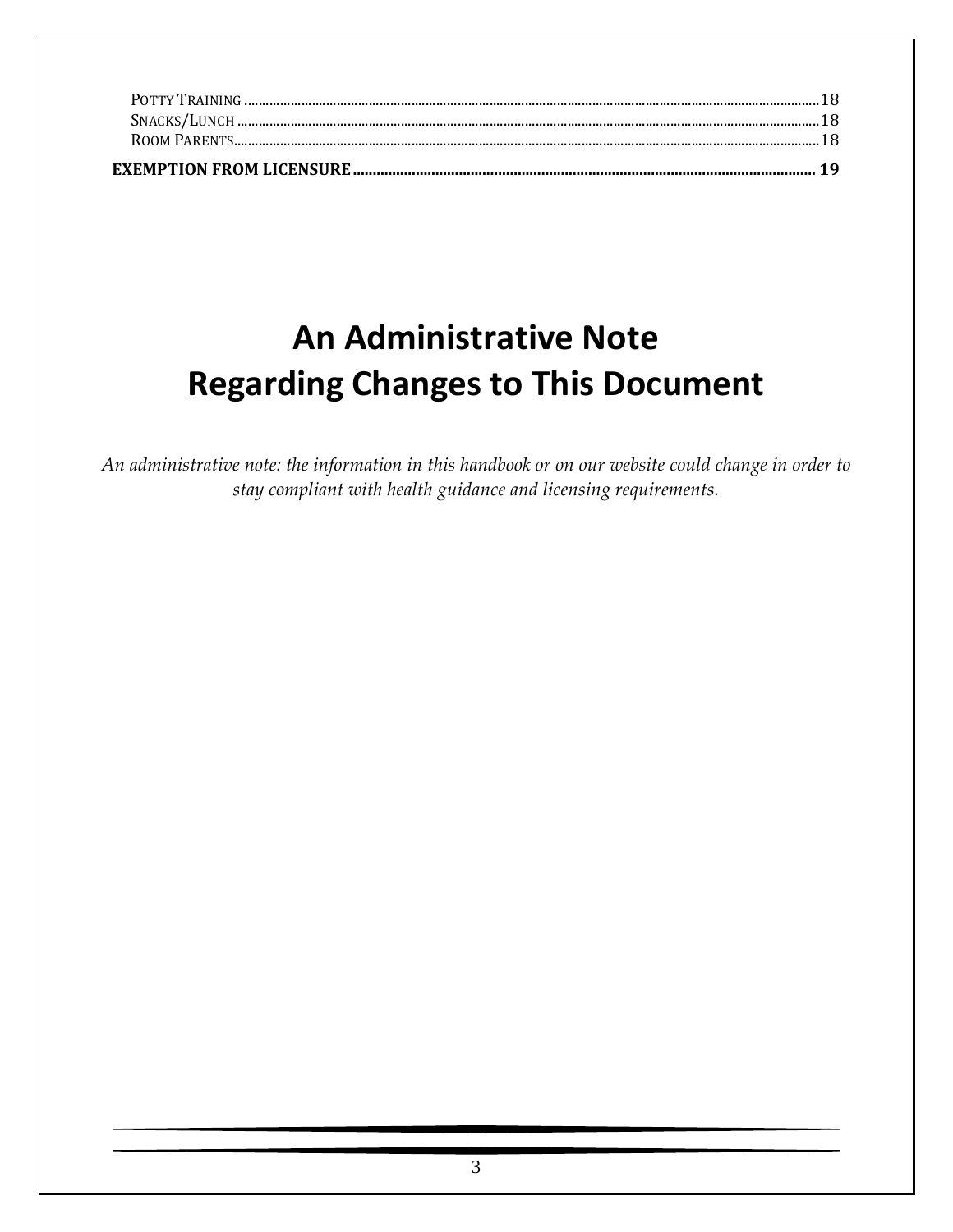# **Welcome!**

#### <span id="page-3-0"></span>Dear Parents:

Welcome to Truro Preschool and Kindergarten! We are so blessed and happy to have you in our school family.

Our goal is to provide a loving and welcoming Christ-centered program for young children. We want children to find joy in exploring and discovering the wonderful world God has created for them to live in. Our intent is that the atmosphere and environment we provide will invite children to experience God's love.

#### *As a staff we are committed to providing…*

#### A loving and nurturing environment, allowing children to develop to the full potential God has planned for them.

- Children will know that they are loved by God, their teachers, and the Preschool staff through the acceptance and encouragement they receive at school.
- The environment and activities will be appropriate to the developmental abilities of the children. Children will be helped to develop appropriate behavior through various means of guidance and discipline such as offering choices within safe and teacher-led parameters. Conscious Discipline is used in the classroom and uses daily conflicts to teach character development, conflict resolution, social skills, and self-control.

#### A creative, concrete curriculum in which children will learn through play experiences.

- Teachers will present activities in a variety of ways so that skills are learned with joy and eagerness.
- Teachers will create hands-on learning experiences that stimulate the children to discover and explore the world.
- Teachers will arrange materials to allow children to work independently and in small groups. Teachers will encourage the children to use the materials to try out their new ideas and problem-solving methods, recognizing this process is more important than the product.

#### A balance of experiences to help children grow in all areas.

- Teachers will provide activities to develop cognitive, emotional, social, physical, and spiritual knowledge and skills.
- Teachers will create daily schedules that have a balance of quiet and active times, structured and unstructured times.
- Teachers will use thematic units that will be varied and involve science, math, language, dramatic play, culture, art, music, and history.

We are so grateful we can serve your family and look forward to a great year together!

Sincerely,

Truro Preschool and Kindergarten Staff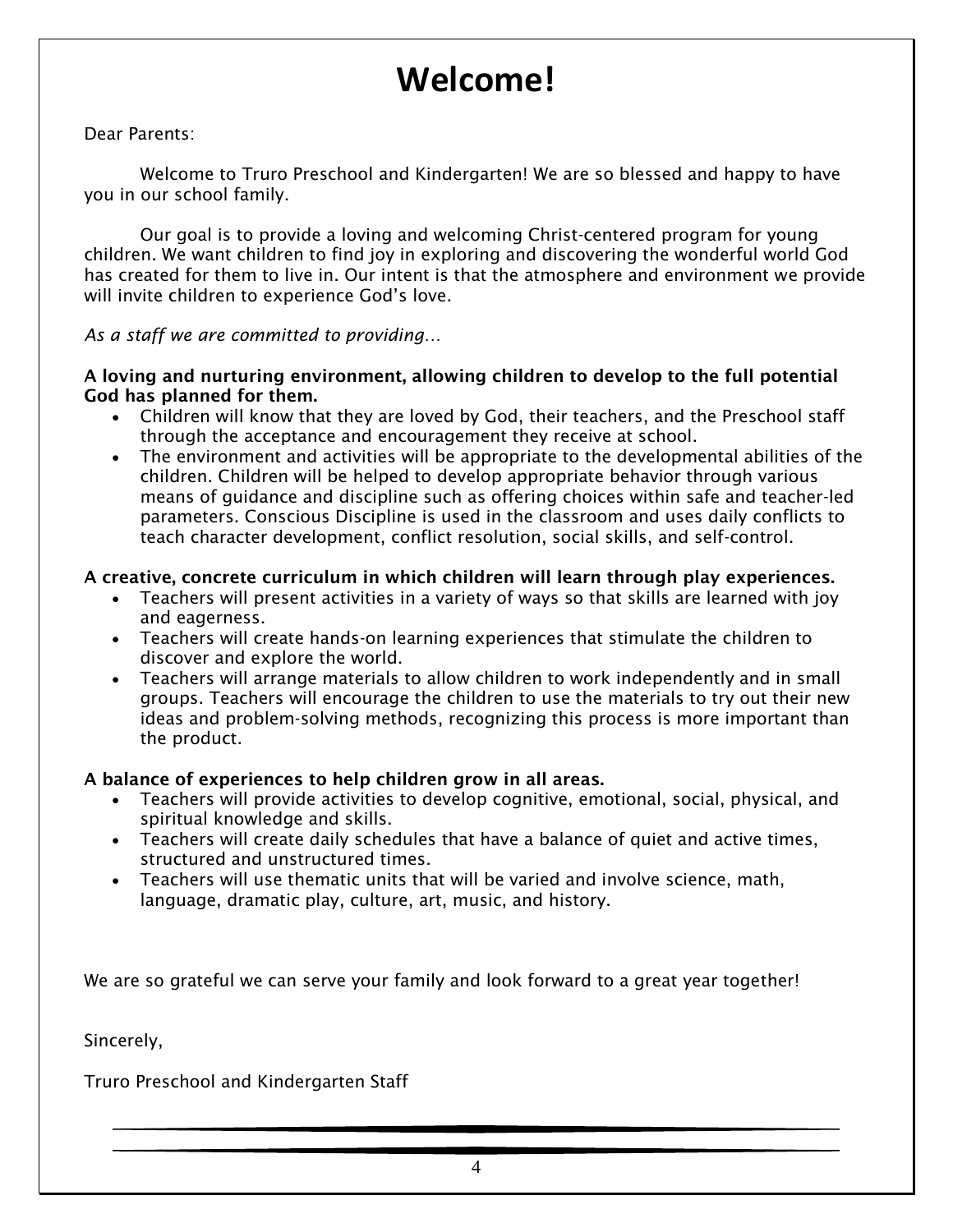# **Back-to-School To-Do's for Families**

<span id="page-4-0"></span>Over the summer, you will receive a packet of information via email. It will include a calendar, information about lunch, what you need to send with your child, and other important back-to-school information.

**Back-to-school Checklist – All items on this list must be complete for your child to begin school**.

- $\Box$  Confirm that your Sandbox account is active and accurate. Email Stephanie at sianeiro@truropreschool.org if you have questions.
- $\Box$  Update all contact and pick up information in Sandbox. It is imperative that this information be up to date.
- $\Box$  For new students only, we must see an original birth certificate or passport (this is a licensing requirement). You can bring that to the office on one of our Paperwork Days, August  $8<sup>th</sup>$  and  $19<sup>th</sup>$ , or to Open House.
- $\Box$  Have your child's Virginia School Entrance Health Form completed by your child's doctor. We need a new form for each student each year (they are valid for one year starting the date they are signed by the medical practice). You can access the form on our website. This form can also be brought on a Paperwork Day or Open House.
- $\Box$  If your child has allergies or needs medication kept at school, a Medication Consent Form is required. This form can be downloaded from our website.
- $\Box$  Please review the updated 2022-2023 Parent Handbook.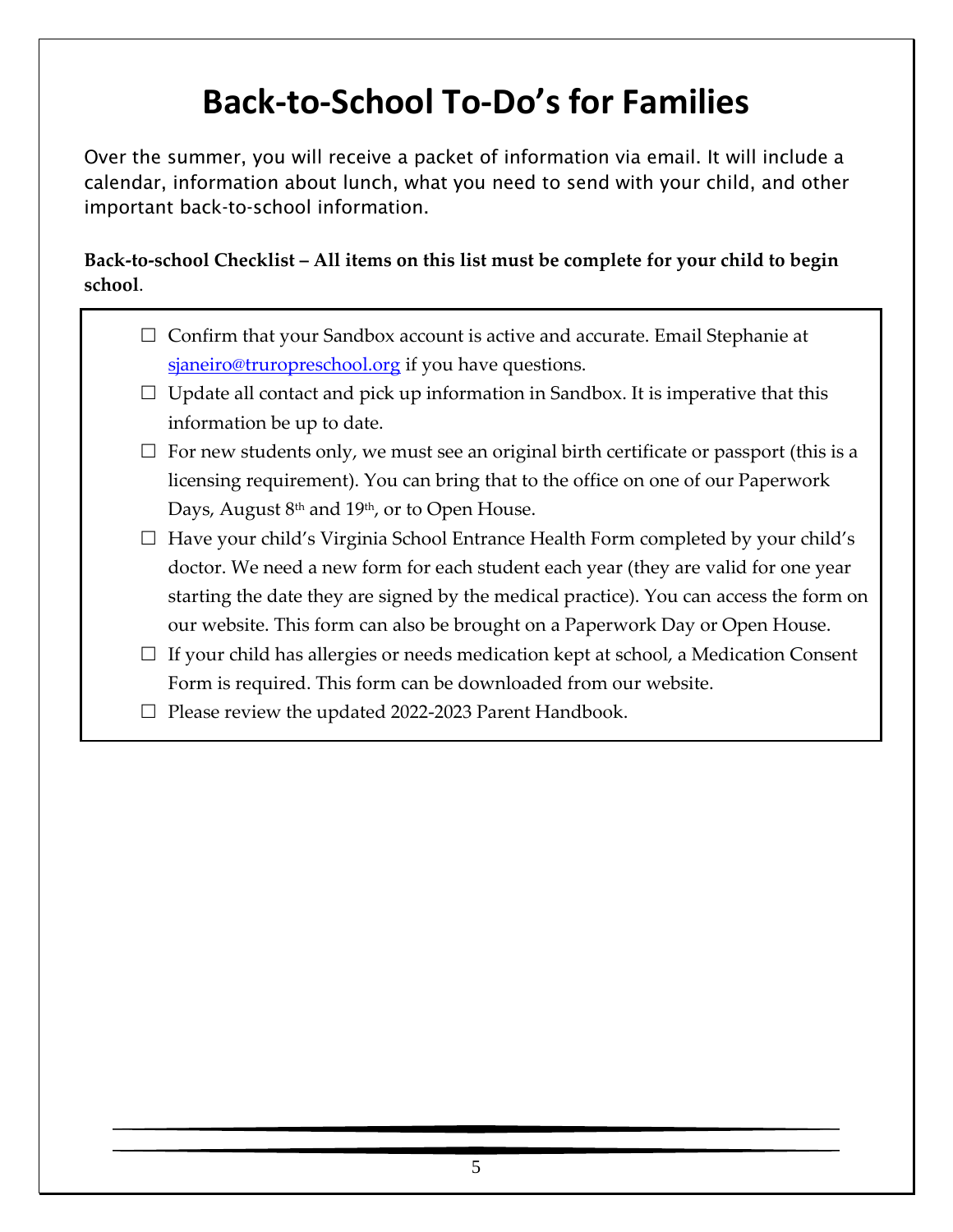# **History of the Preschool**

<span id="page-5-0"></span>Truro Preschool and Kindergarten began in March 1979 as a ministry to the children of several members of the church congregation who desired a weekday preschool program that would incorporate Biblical teachings and Christian values. From a small beginning with 9 children the school has grown to the current capacity of over 150 children serving over 130 families.

### **Administration**

<span id="page-5-1"></span>Truro Preschool and Kindergarten is a ministry of Truro Anglican Church. The Preschool is accountable to the Rector and Vestry of Truro Anglican Church. The Preschool Board manages the affairs and oversees the policies of the school, while the Director of the Preschool is responsible for the daily activities of the school.

### **Hours of Business**

<span id="page-5-2"></span>The office is open from 8:00am to 4:00pm Monday through Friday during the school year. We are closed during school holidays; during closures, phone messages are accessed at regular intervals.

### **Contact Information**

<span id="page-5-3"></span>

| <b>TPK Office Phone</b>    | $(703)$ 691-1006 - reach all the office staff here! |
|----------------------------|-----------------------------------------------------|
| Fiona Bracy                | fbracy@truropreschool.org                           |
| Stephanie Janeiro          | sjaneiro@truropreschool.org                         |
| <b>Cathy Robinson</b>      | crobinson@truropreschool.org                        |
| Vicki Ledeboer             | vledeboer@truropreschool.org                        |
| <b>TPK Board President</b> | triciatpk@aol.com                                   |
| Tricia Tabb                |                                                     |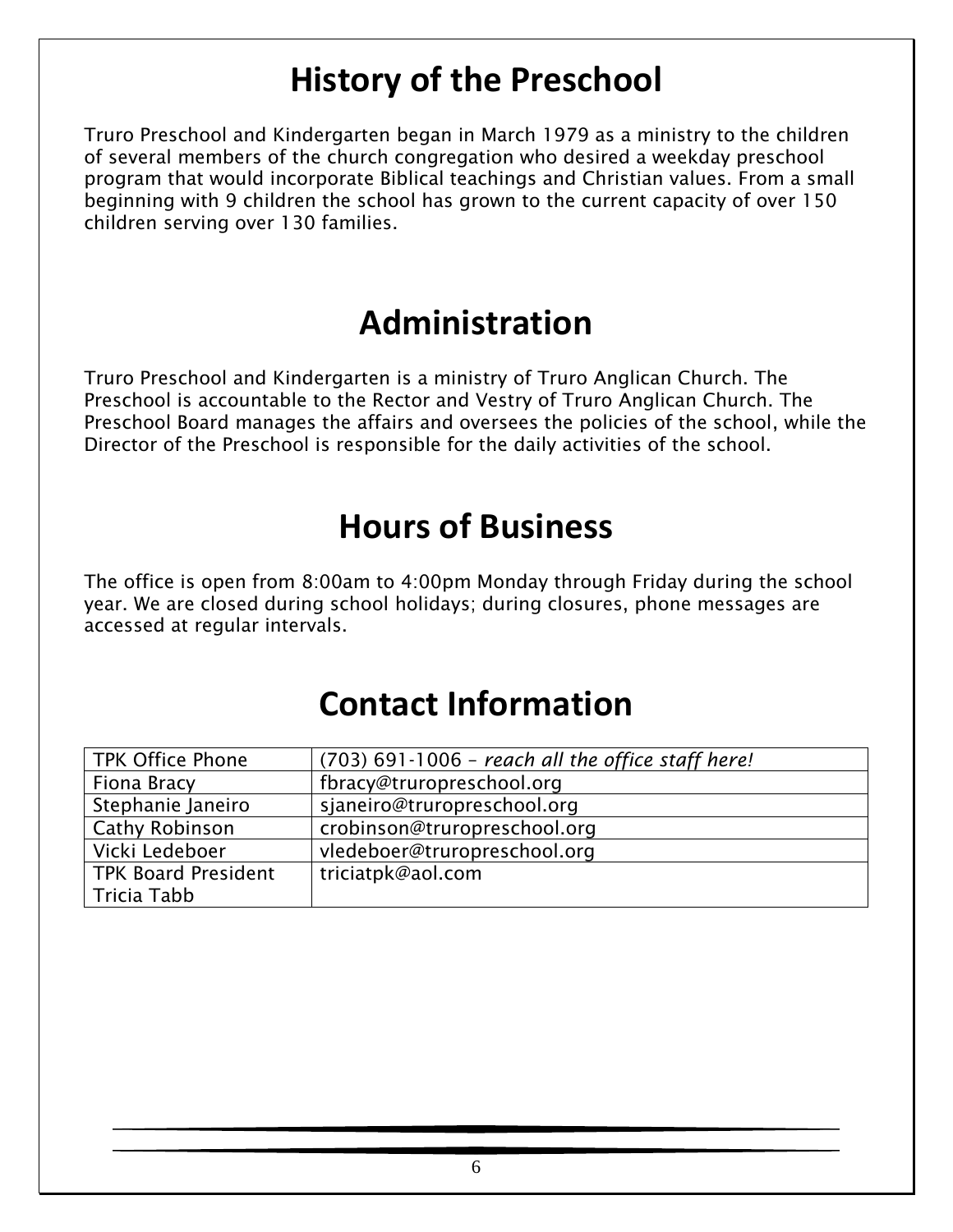# **Financial Information**

### <span id="page-6-1"></span><span id="page-6-0"></span>What fees are paid by parents?

The following fees are paid to the Preschool:

- Registration fees are due at the time of registration.
- Tuition deposits are due the May prior to the start of school. Your tuition deposit is applied to your child's tuition for the following May, with regular tuition collected September through April. If you register after the due date for the tuition deposit it will be due along with your registration fee once your child is accepted into a class. All tuition deposits are to be paid before your child begins school.
- Supply fee: This fee will be applied through Sandbox prior to the start of school.
	- 2-day students \$40
	- 3-day students \$50
	- 4-day students \$60
- 5-day students \$70
- Kindergarten \$100

### <span id="page-6-2"></span>Non-refundable Fees

All registration fees and tuition deposits are non-refundable. Registration fees are due at the time of registration. To guarantee the space for the upcoming school year a tuition deposit in the amount of one month's tuition is due in May of each year. This is your tuition payment for the month of May for the coming school year. (Example, the tuition deposit you pay in May of 2022 is your tuition payment for May 2023; for the remainder of the school year tuition is paid from September until April.) Again, neither of these fees is refundable.

We are entirely dependent on tuition to operate the Preschool and to pay our teachers' salaries and benefits. The tuition that you agreed to pay for the school year determines our Preschool budget.

The following policies apply to your tuition payments:

- Extended absence: If your child is absent from school for an extended time, such as due to family travel, and you wish your child to come back after you return, you are responsible for the tuition payments during your child's absence. Refunds in tuition are not granted for student absences.
- Inclement weather: Refunds in tuition are not granted for school closings due to inclement weather.

### Tuition Payments and Other Fees

TPK uses Sandbox, a student information and payment platform, for the payment of tuition, supply fees and other activities that may occur throughout the year. Every family needs to set up an account in Sandbox to manage their tuition payments.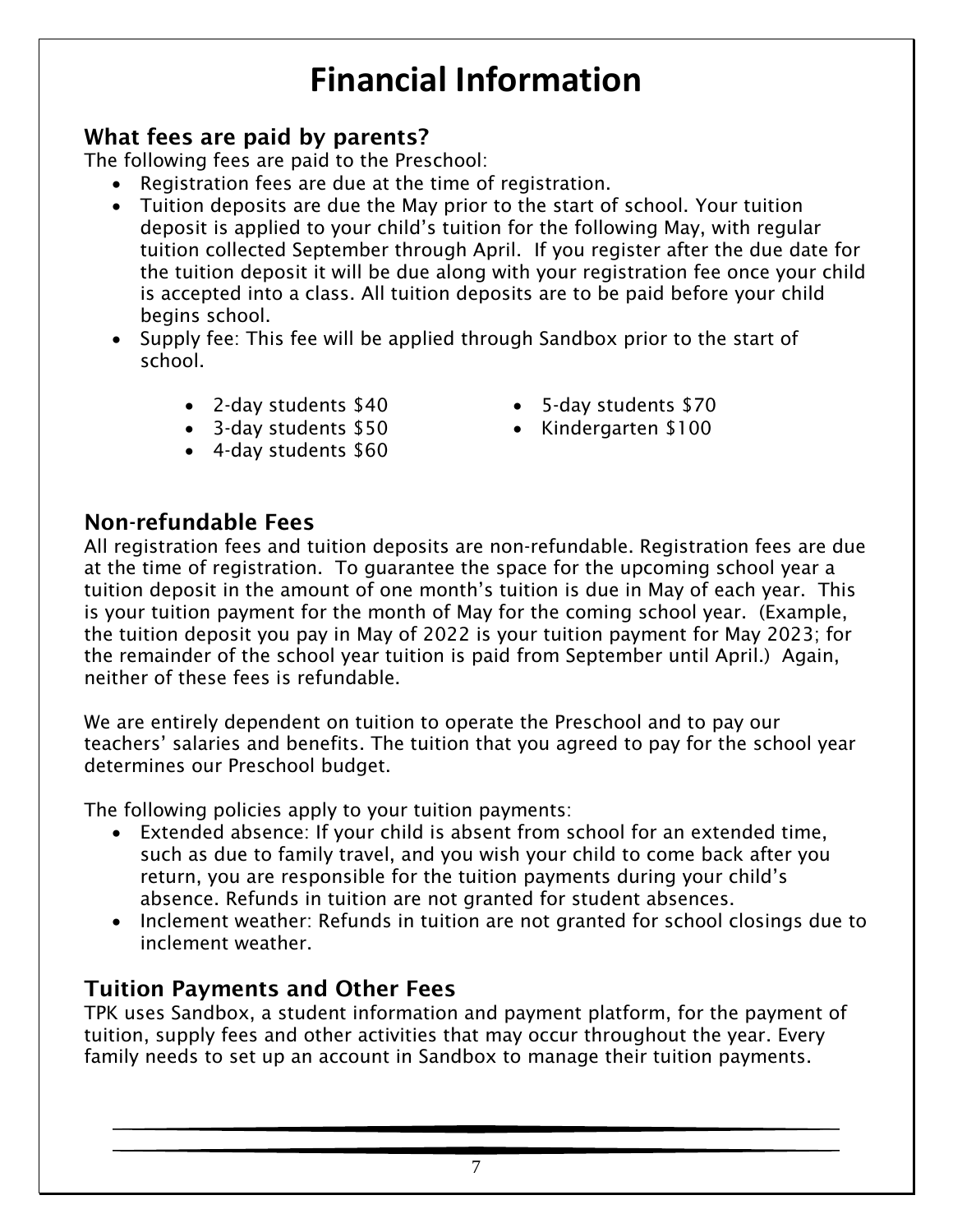You can pay your tuition by direct debit through Sandbox without a fee. You can also pay your tuition in the Preschool office by cash or check; we will credit your payments to your Sandbox account if needed. If you choose or need to pay by credit card in the office there will be a 3% surcharge, in addition to your payment, to offset the bank charges in processing these payments. Please call the office if you need to make a payment in person. Please do not place tuition payments in your child's backpack or hand it to your child's teacher; if you pay by check, please hand it directly to a member of the office team.

Tuition is due the first business day of the month. Your tuition is considered late 5 business days after your due date, at which time a late fee of \$35.00 will be applied to your account. Please be prompt with your payments.

Should circumstances create difficulty in paying your Preschool tuition at any time during the year, please contact the Preschool Financial Administrator. We will make every to work with you to fulfill your commitment.

#### <span id="page-7-0"></span>Returned Checks

For any payment returned for non-payment a Preschool fee of \$30.00 will be charged to your account. You may also be charged a Returned Payment Fee for each payment attempt that is returned. We understand that errors do happen; however, returned checks and their associated fees create a financial burden for the Preschool.

### <span id="page-7-1"></span>Tuition Assistance and Multi-Child Discounts

We would like as many children as possible to have the opportunity to attend our school. Due to the limited availability of tuition assistance funds, we require anyone requesting tuition assistance to follow the guidelines below:

- Prayerfully consider the amount of tuition assistance to request.
- Obtain a Tuition Assistance form from the Preschool Office. Complete and return to the Preschool Financial Administrator. *Please know and trust that any information you provide on these forms is held in the strictest confidence.*
- Make your request at the time of registration. You will receive a reply within two weeks of applying.

We ask that you prayerfully consider your financial need before requesting a 10% 'multi-child', clergy, or military discount. If you have more than one child in the Preschool the 'multi-child' discount of 10% in the tuition rate would apply to your youngest child's tuition. This request should be made in writing to the attention of the Preschool Finance Administrator.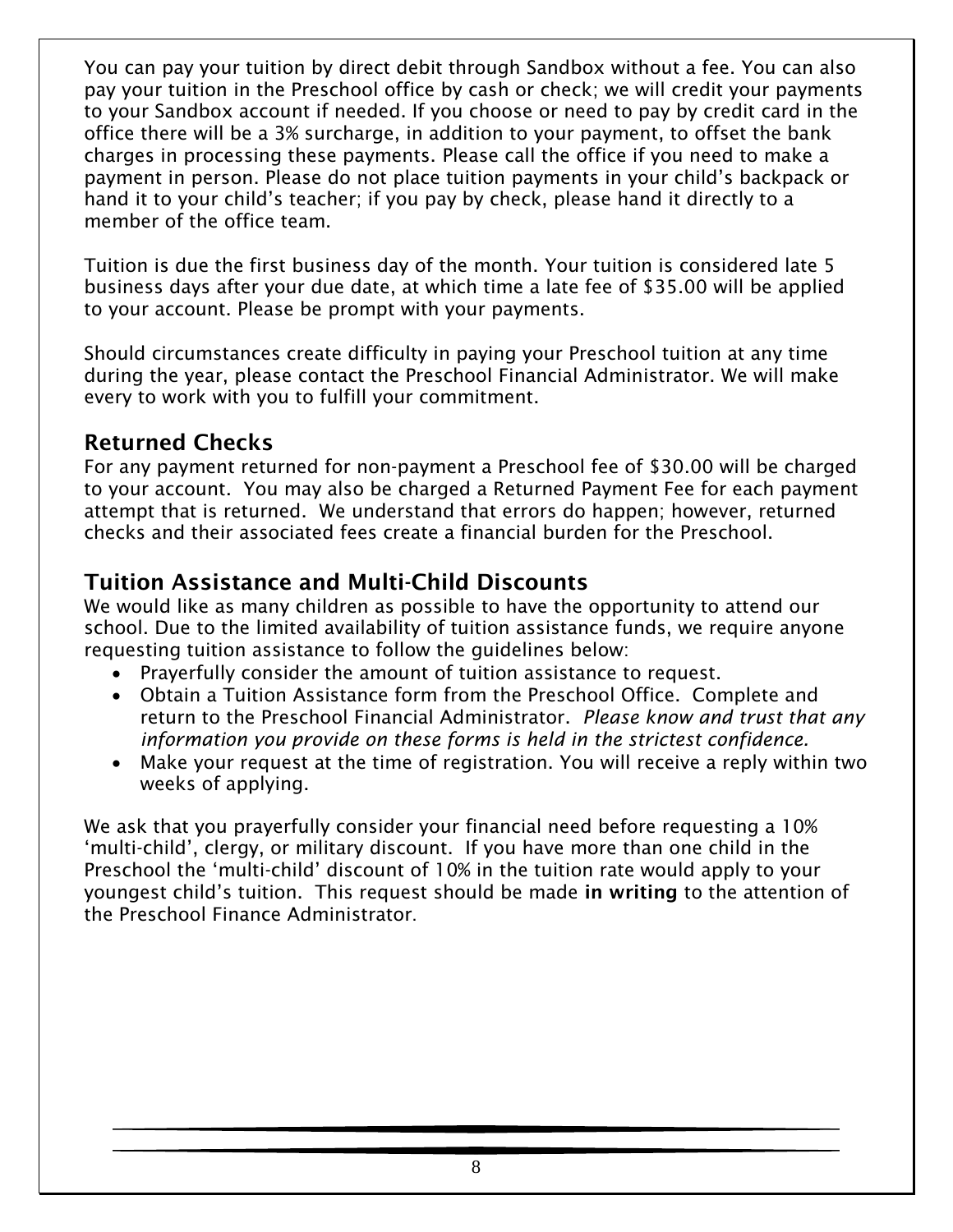# **Health Information**

#### <span id="page-8-1"></span><span id="page-8-0"></span>Accidents/Medical Emergencies

In the event that your child becomes ill or is injured while at school, we will care for your child according to best First Aid and health practices. TPK staff are First Aid certified. We will document any incident or accident and communicate these events to parents.

In a medical emergency we will call 911 first and then we will contact you.

#### <span id="page-8-2"></span>Communicable Diseases

All communicable diseases (i.e., chickenpox, fifth disease, hand-foot-mouth disease, strep throat, lice, COVID-19, etc.) should be reported to the office as soon as possible. We follow the recommendations of the *Communicable Disease Reference Chart for School Personnel* provided by the Virginia Department of Health regarding exclusion and admission to school.

#### <span id="page-8-3"></span>Illnesses

If your child becomes sick at school, a staff member will take care of them until you have arrived. The school will call you at home or at work. If neither parent can be reached, we will call your emergency contacts. It is imperative that someone on your contact list is reachable during school hours. The guidelines that follow are designed to tell you when your child must stay home from school; however, if your child feels unwell, is uncomfortable, and cannot participate in class, the TPK staff will send your child home even if fever, vomiting, or other significant symptoms are not present.

For the safety of our community, children who have been ill should not return to school until they are 100% symptom free for the specified period of time, according to the guidelines below. If a child comes back to school too soon, he or she will be sent home. We know children are eager to return to their friends, but it's hard to learn when they are still tired and feeling unwell. We will look forward to welcoming your child back when they are fully well!

#### <span id="page-8-4"></span>Health Check for TPK Students

Teaching teams will monitor the well-being of children in our care.

If your child has a fever or other symptoms at school, they will not be allowed to attend school until they are symptom free for the specified period of time. You must not use fever-reducing medications before bringing your child to school.

So that we can track the presence of illness within the school, if your child is sick, you must contact the office to inform us of your child's symptoms. This allows us to be aware of illnesses occurring in our student population.

The following general guidelines apply to common illnesses. If your child feels unwell, we may call you to pick up your child even if these guidelines are not met.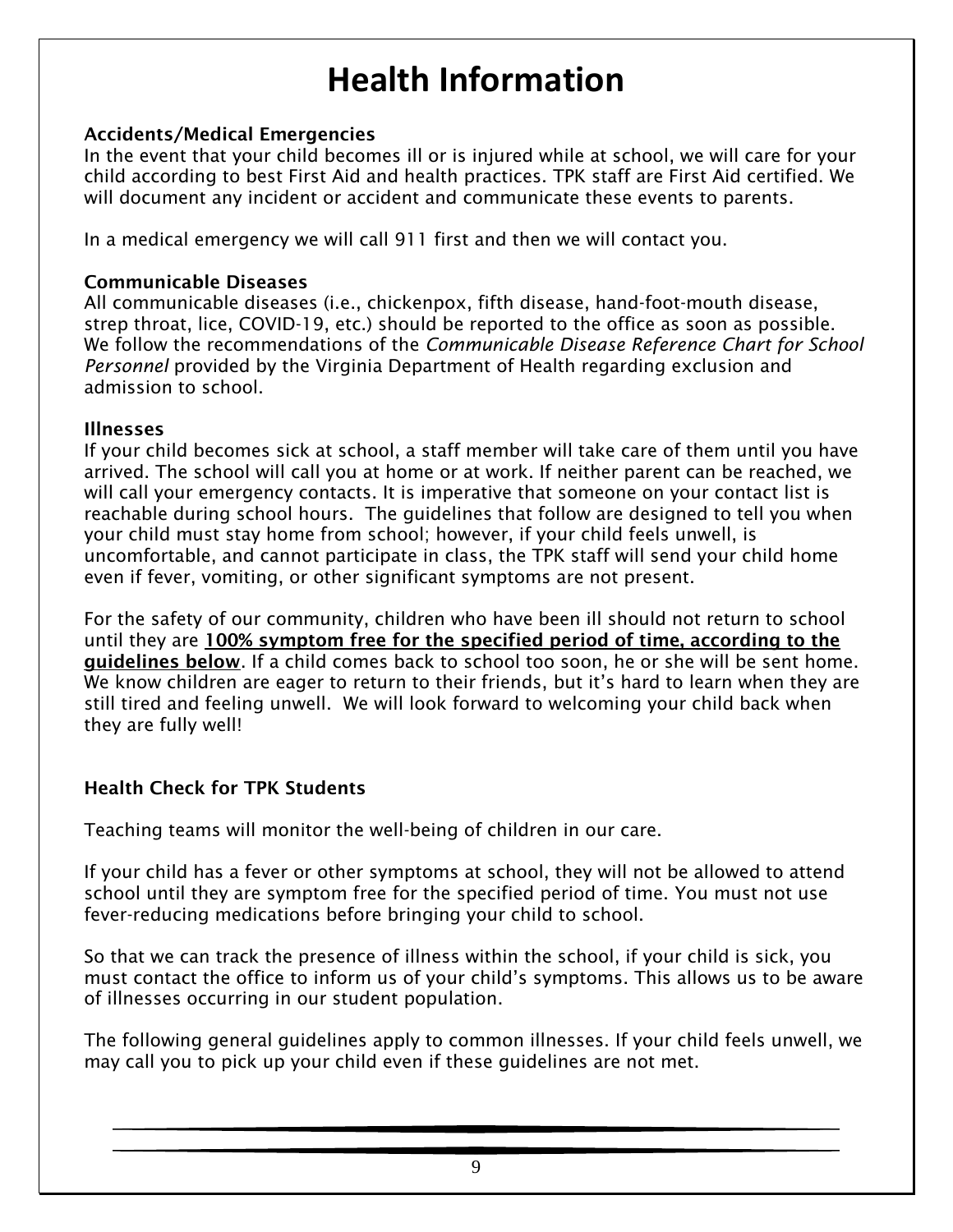- Fever Your child must be fever free *without the use of fever-reducing medication* and have no other symptoms for 24 hours before returning to school. A fever is a temp over 100.
- Vomiting Any occurrence of vomiting will result in your child being sent home. Your child must be able to keep food and liquids down for 24 hours and have no other symptoms before returning to school.
- Diarrhea Any occurrence of diarrhea will result in your child being sent home. Your child must be diarrhea free with no other symptoms for 24 hours before returning to school.
- Strep Infection or on an antibiotic Your child must be on a prescribed antibiotic for 24 hours and be symptom free for 24 hours before returning to school. If unmedicated, the child's health care provider must provide written documentation stating the child is not contagious and is able to attend school.
- Conjunctivitis/Pinkeye This condition can be either bacterial or viral. Your child should be seen by a doctor to have the condition diagnosed, and must stay home for the amount of time prescribed by your doctor.
- Rashes Any rash on your child that is unidentifiable will be required to be diagnosed by your physician. If the rash is contagious, we require that your child be treated for a minimum of 24 hours or for the amount of time that your physician prescribes before returning to school.
- Runny nose/coughing If a child has a green, gunky nasal discharge they must stay home. If your child is uncomfortable and unable to participate in class, regardless of other symptoms, they should stay home.
- Earache, red eyes, and sore throat A child should be kept home if they exhibit any of these symptoms. If any of these symptoms develop during the school day, they will be sent home.
- Head lice If live lice or nits are discovered you must notify the preschool office. A child who has head lice may not return to school until the child has been treated with an appropriate head lice treatment and is nit free.
- New medications Be aware of any adverse reaction, please keep your child home for 24 hours before sending them to school when they are taking a new medication.

### <span id="page-9-0"></span>Medications Administered at School

No medications are given at school unless we have documentation on file. Please see the TPK office for details and for Medication Consent Forms. This policy applies to all medications, both over-the-counter and prescription.

### <span id="page-9-1"></span>Food and Peanut Allergies

We make every effort to protect the health of children with food and environmental allergies.

#### *If your child has a life-threatening allergy:*

- To keep medication at school for your child, documentation is required. Please access the Medication Consent Form on the website. These are due no later than your Open House day.
- We will have a brief meeting with you to talk about your child's allergy, symptoms, and how to respond in the event of an accidental exposure.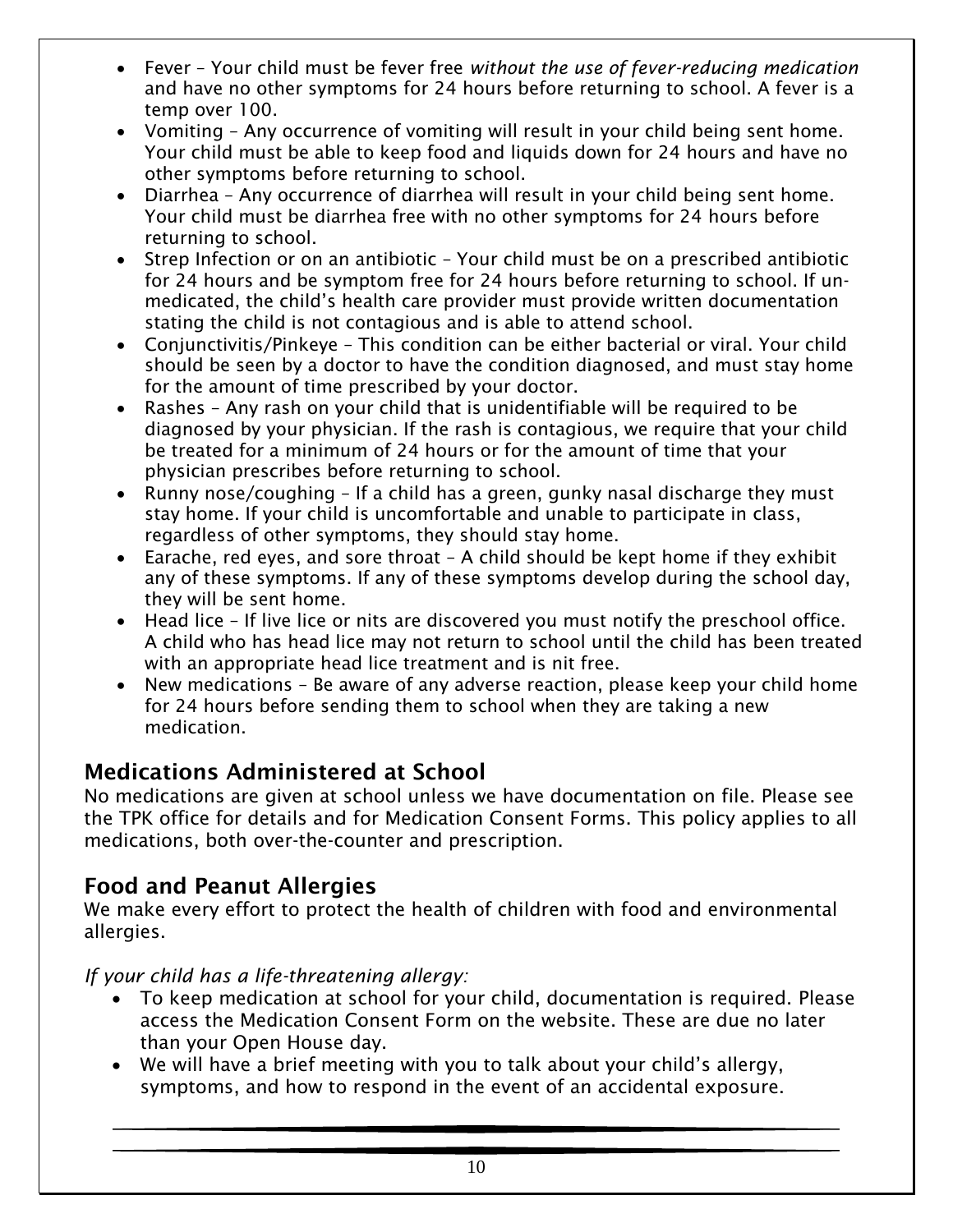*For all families, to protect our students with allergies:*

• TPK is a **peanut- and tree-nut-free** school. Please do not pack foods containing peanuts or tree nuts in your child's lunch or snack.

#### <span id="page-10-0"></span>Special Health Needs

When a child has a special health need, an individualized health plan is developed. This plan tells us what your child's health need is, how we respond to it at school, what medication your child may need, and what symptoms tell us that your child needs additional care. Please contact us with any special health needs your child may have so that we can work with you to develop a health plan for your child.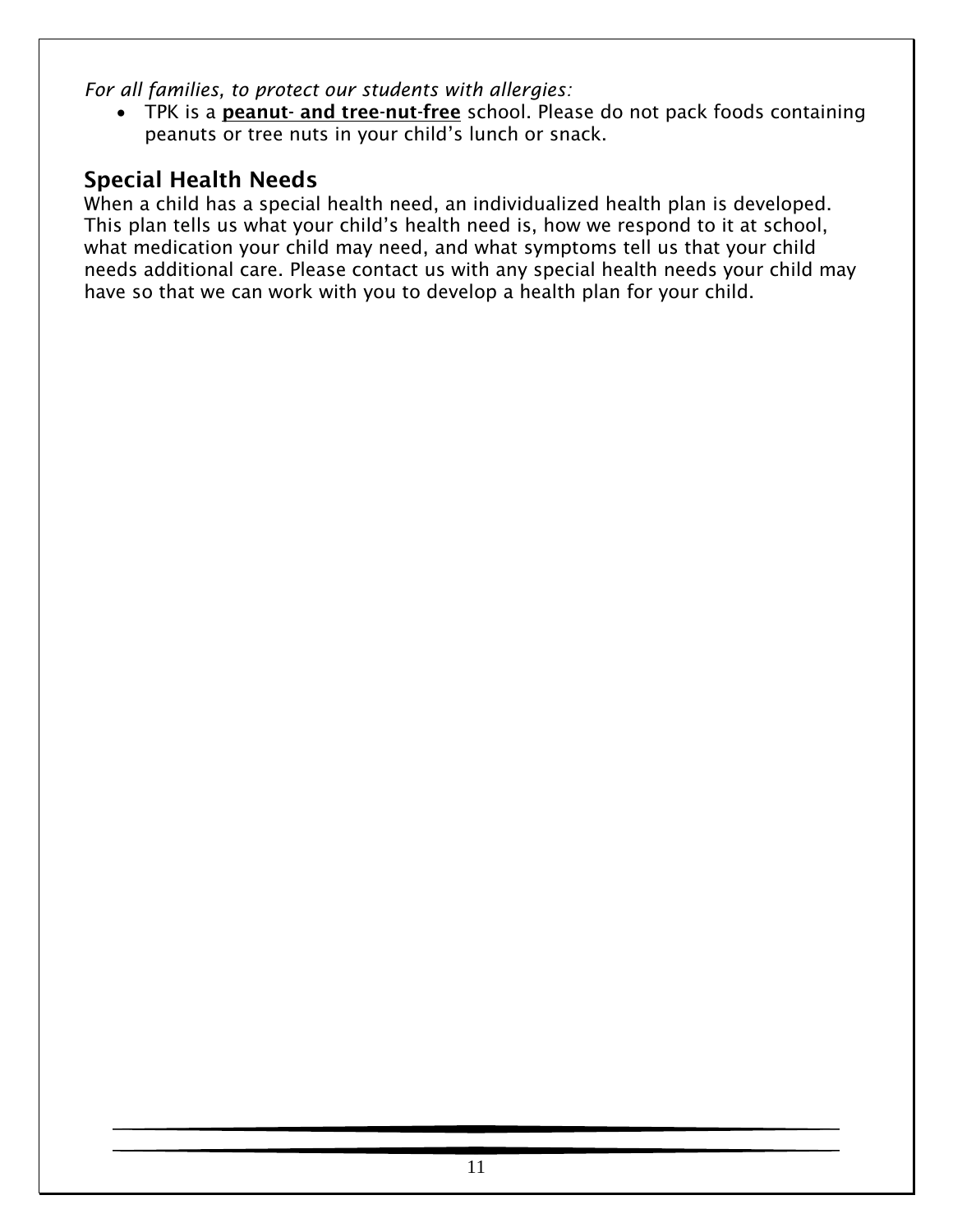# **Arrival & Pick-Up**

### <span id="page-11-1"></span><span id="page-11-0"></span>Arrival Procedures

Our Preschool classes begins at 9:00 a.m. When dropping off your child:

- Please wait in your car until 8:55 a.m.
- The teachers will meet you in their designated spot to receive your child at 9:00 a.m.
- The teaching team will gather the children and wait until most have arrived before escorting them into the building.
- Your timeliness is of utmost importance. For late arrivals, please come through the glass walkway doors at the front of the building (not the blue awning door), and press the buzzer at the end of the hallway. An office staff member will come and escort your child to class.
- The handicap spaces in the parking lot are for vehicles with valid DMV placards.
- Need help getting your child to class in the morning due to a sleeping baby or mobility need? Call the TPK office and we will be happy to help.

For your child's safety and that of others…

- Our parking lot is a busy place. Watch for cars! Please hold your child's hand in the parking lot, and never leave a child unattended in the lot or your vehicle.
- Watch for kids! DO NOT use your cell phone in the parking lot at all, and use extra caution when your car is in motion.

### <span id="page-11-2"></span>Child Pick-Up Procedures

We are committed to your child's safety and well-being; our pick-up procedures are designed to promote both.

- Teachers will escort their classes out to the designated pick up point at the end of the day.
- We will provide you with four Pick-Up Cards to be used to match children to adults at pick-up time. Bring it to pick-up each day, and if another person such as a grandparent or babysitter is picking up your child, give that person a Pick-Up card to present to TPK staff.
- Each family will have designated authorized individuals as "contacts" in Sandbox. We may ask for identification if an adult arrives to pick up a child without a Pick-Up card. If that individual is not in your child's contact list, we WILL NOT release the child to that person without parental consent.

We know that sometimes you need to make changes to your Pick-Up plan, including at the last minute. Call the TPK office and let us know.

Please remember that as of July 1, 2007 Virginia law requires that all children under the age of eight (8 years old) be in an appropriate car/booster seat whenever they are in any vehicle.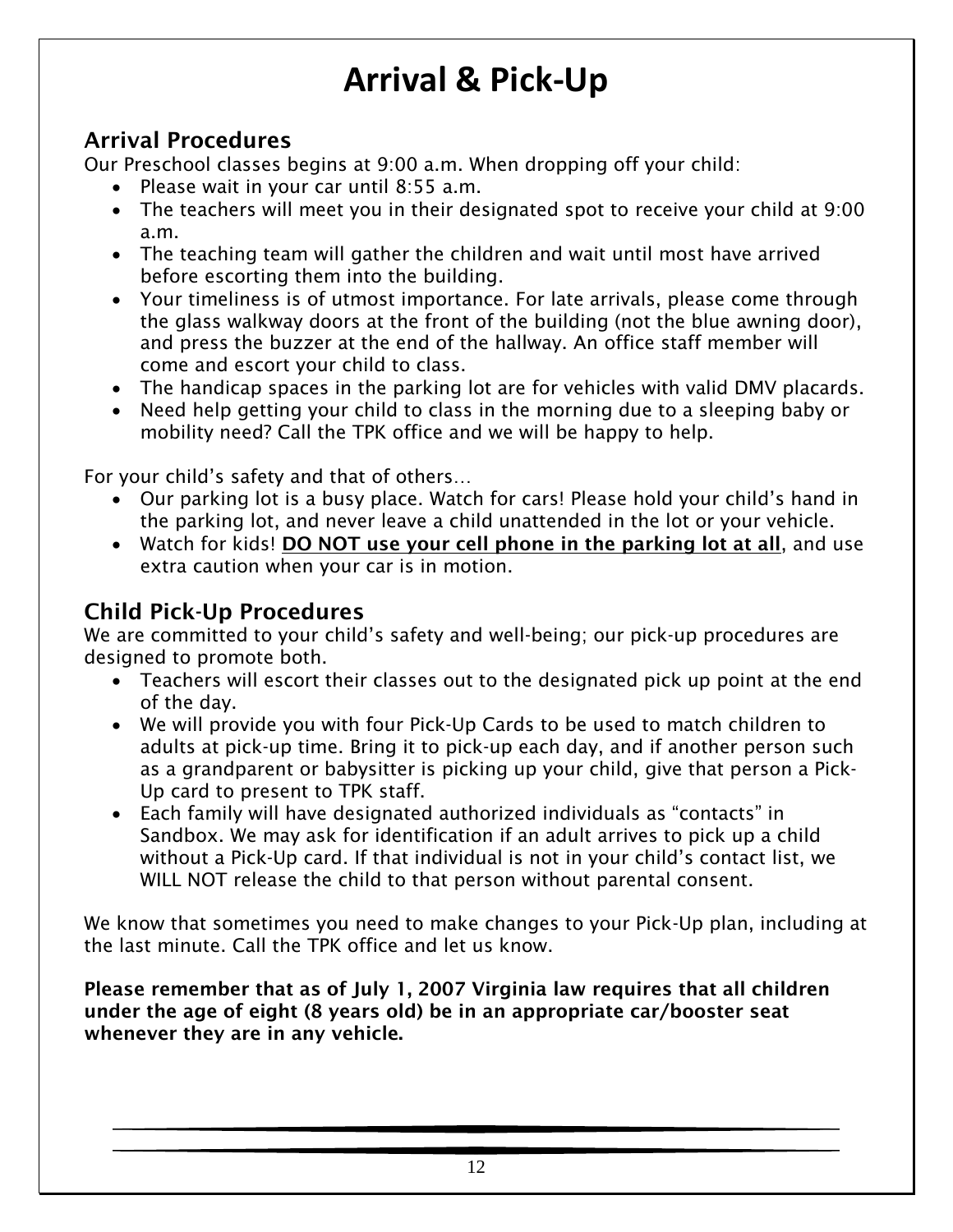### <span id="page-12-0"></span>Special Circumstances at Pick-Up

Sometimes special circumstances require additional documentation. In child custody cases or other circumstances in which there is concern regarding the release of children, please provide written legal documentation explicitly stating pick-up authorizations and restrictions.

### <span id="page-12-1"></span>Late Pick-Up

If a parent is late picking up, a staff member will remain with the child until parents arrive. When most of the children have been picked up, teachers will escort any remaining children back into the building. You will need to call the office and have an office staff member collect your child and bring them to the front glass entrance.

• Please call the office if you know you are going to be late so that we can tell your child. This is very helpful as children can be anxious when a parent is late.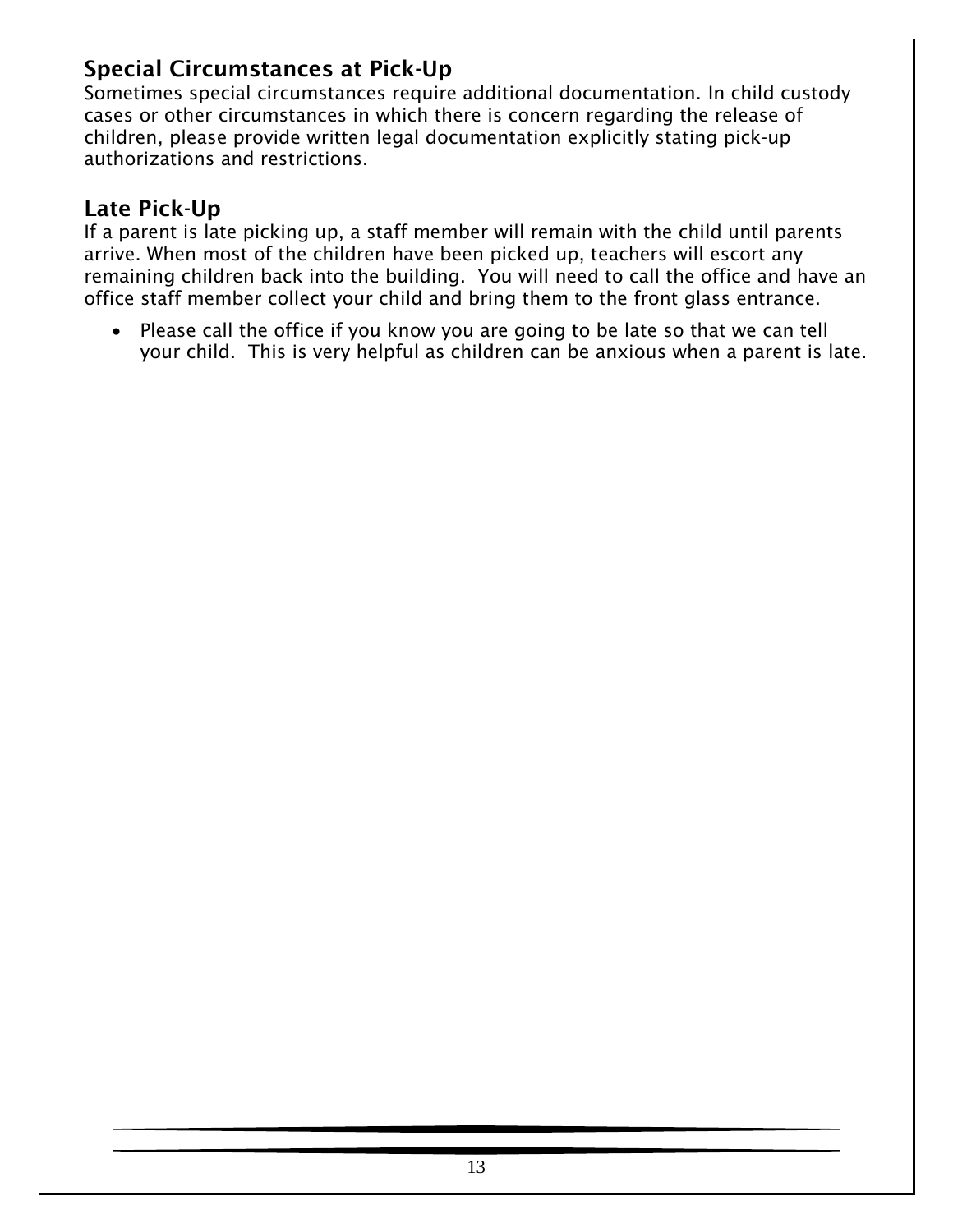# **Administrative Information**

#### <span id="page-13-1"></span><span id="page-13-0"></span>Absences

If your child will be absent from school, you must call (703) 691-1006/email sjaneiro@truropreschool.org and email your child's teacher. Be sure to include the reason for your child's absence. If your child is ill, you must let us know your child's specific symptoms (such as fever, sore throat, vomiting).

#### <span id="page-13-2"></span>Health Forms

It is a licensing requirement of our school that each child have a valid School Entrance [Health Form](https://truropreschool.org/wp-content/uploads/VA_school_entrance_form.pdf) from the Commonwealth of Virginia on file. A form is considered valid for one year after the date of the physician's signature. Your child must have a form on file before school begins in September. It is most convenient for both our office and your family if the form is completed over the summer, making it valid for the entire school year. If you have a mid-year signature on your form, it is your responsibility to bring an updated form to the office on or before the expiration date.

### <span id="page-13-3"></span>Child Abuse or Neglect

TPK staff is required by Virginia State law to report any suspicions of child abuse or neglect. Virginia State law allows Child Protective Services (CPS) to interview children before notifying parents.

#### <span id="page-13-4"></span>Communication

Communication between the school and parents and the classroom teacher and parents are an important key to your child's success in Preschool.

- The Administration primarily communicates through the weekly "NEWS FROM TPK" sent Friday afternoons by e-mail. You will also occasionally receive other notes and communication from the office. Please read this email, as it contains information you need!
- Teachers communicate with parents via a weekly Sandbox update or email, brief notes and pictures, and phone calls as necessary. Your child's teacher has a TPK e-mail address that will be used for communications with you. Please be respectful of your teacher's time outside of school hours.
- If you need to be in contact with your child's teacher, please email your teacher directly. Teachers will respond in a timely fashion.

### <span id="page-13-5"></span>Confidentiality

The TPK staff makes it a priority to maintain confidentiality of our students and families. This includes any accidents, incidents, or conversations regarding specific students and families. We will hold conversations in a private and individual manner.

#### <span id="page-13-6"></span>Emergency Plans

TPK has developed thorough plans and procedures for unexpected events such as severe weather or other emergencies.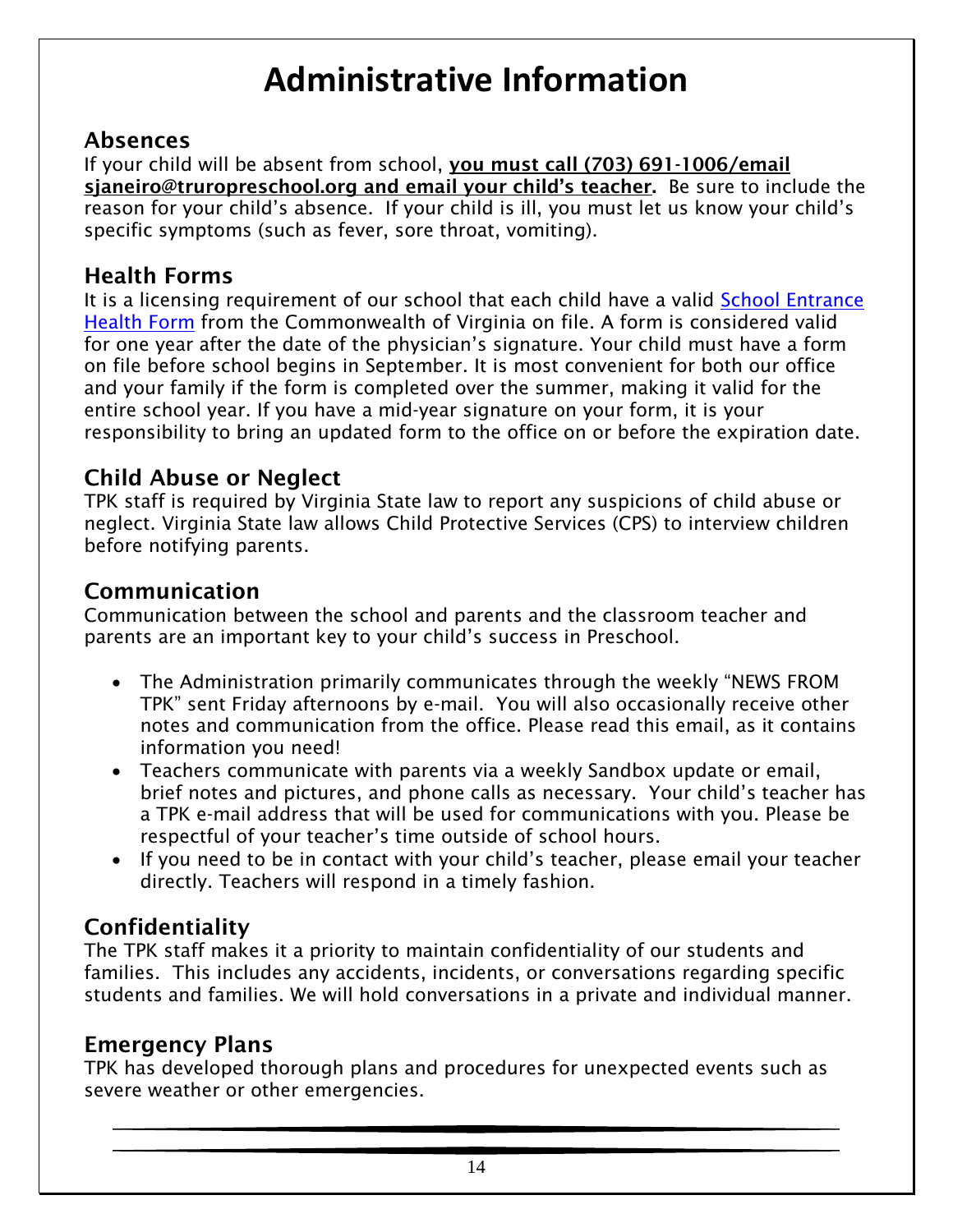- Fire and safety drills allow students to practice exiting the building or assembling in a safe place.
- Our staff is First Aid and CPR certified.
- We maintain emergency supplies of snacks and water.
- We will communicate with you via email or a communication from your teacher.

#### <span id="page-14-0"></span>Substitute Teachers and Assistants

At times during the school year, we use substitutes to cover for a teacher or assistant who is absent. This is how substitute teachers are identified and trained:

- A personal interview with the Director or Administrator.
- A brief training course called "Ministry Safe" to educate staff in the prevention of sexual misconduct involving children.
- A criminal background check will also be done by the Preschool.

If you would like to apply to be on our substitute roster, please call the Preschool Director.

### **Inclement Weather and School Closings**

#### <span id="page-14-2"></span><span id="page-14-1"></span>Inclement Weather Closings

We generally follow the decision of FCPS for weather related closings. If it becomes necessary to close due to inclement weather we will communicate to you via email.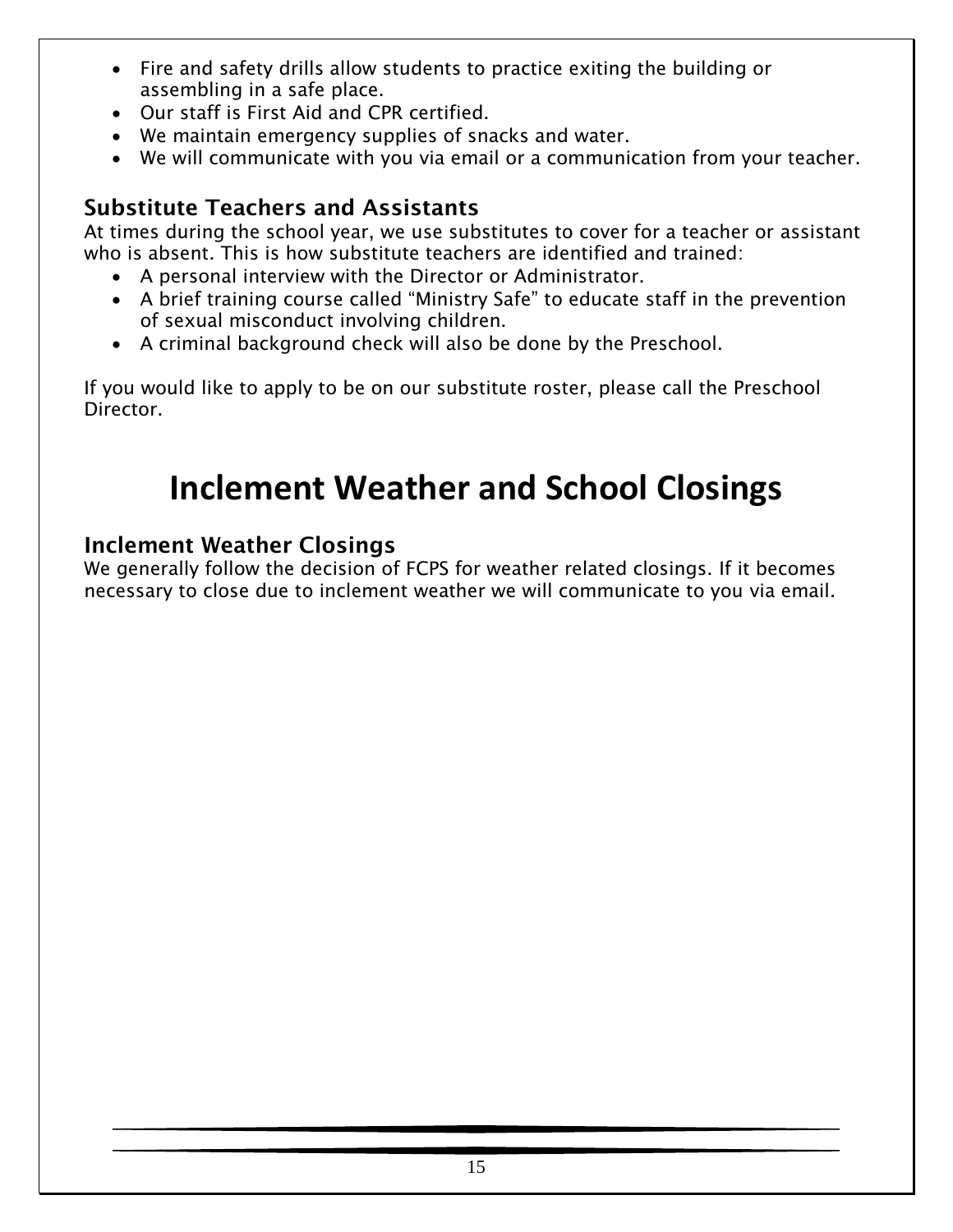# **Classroom Information**

<span id="page-15-0"></span>The following items pertain primarily to your child's classroom.

#### <span id="page-15-1"></span>Birthday Celebrations

Birthdays are important events at TPK. We love to celebrate these milestones with you.

- Your child's teacher will provide you with details about how birthdays will be celebrated in the classroom.
- One special way that you can mark your child's birthday is by donating a book to our library as a "Birthday Blessing." If you are interested in donating a book to honor your child's birthday, once you have purchased the book, it is to be given to the Classroom Resource Specialist who will place a name plate in the book with your child's name and birthday. The book will then be given to your child's teacher to read so your child can share it with their classmates and then placed in the library.

### <span id="page-15-2"></span>**Chapel**

Children engage in Chapel each week. In Chapel, children hear Bible stories, worship, and pray. We are happy to share our Chapel schedule with parents – please call the Preschool office to learn more.

#### <span id="page-15-3"></span>Classroom Discipline and Aggressive Behavior

Some of the most important aspects of growth for preschoolers and kindergartners are helping them relate appropriately to others, express their emotions in acceptable ways, and participate properly in classroom activities. A developmentally appropriate environment with interesting, well-planned centers helps children focus and make good choices. Children are guided in their behavior through clearly stated expectations, modeling of appropriate behaviors, positive reinforcement, correction, and redirection. Our teachers are trained to use Conscious Discipline techniques, and you can find out more information at www.consciousdiscipline.com. If children are having significant or recurring difficulties in any of the above areas parents are contacted so they and the Preschool staff can work together to help the child.

In the case of aggressive behavior, the following steps will be taken:

- If a child physically injures another child, the teacher will calm the injured child and, if necessary, treat any wounds.
- The teacher will calmly and firmly talk to the aggressor discussing and modeling, when necessary, appropriate ways of handling a conflict.
- You will be notified by a phone call or by written report.

In some circumstances, the teacher and the TPK Director may need to work with parents to help a child whose behavior is repeatedly aggressive. These supports may include behavior modification techniques, use of a shadow to support a child's behavior, or other means as appropriate.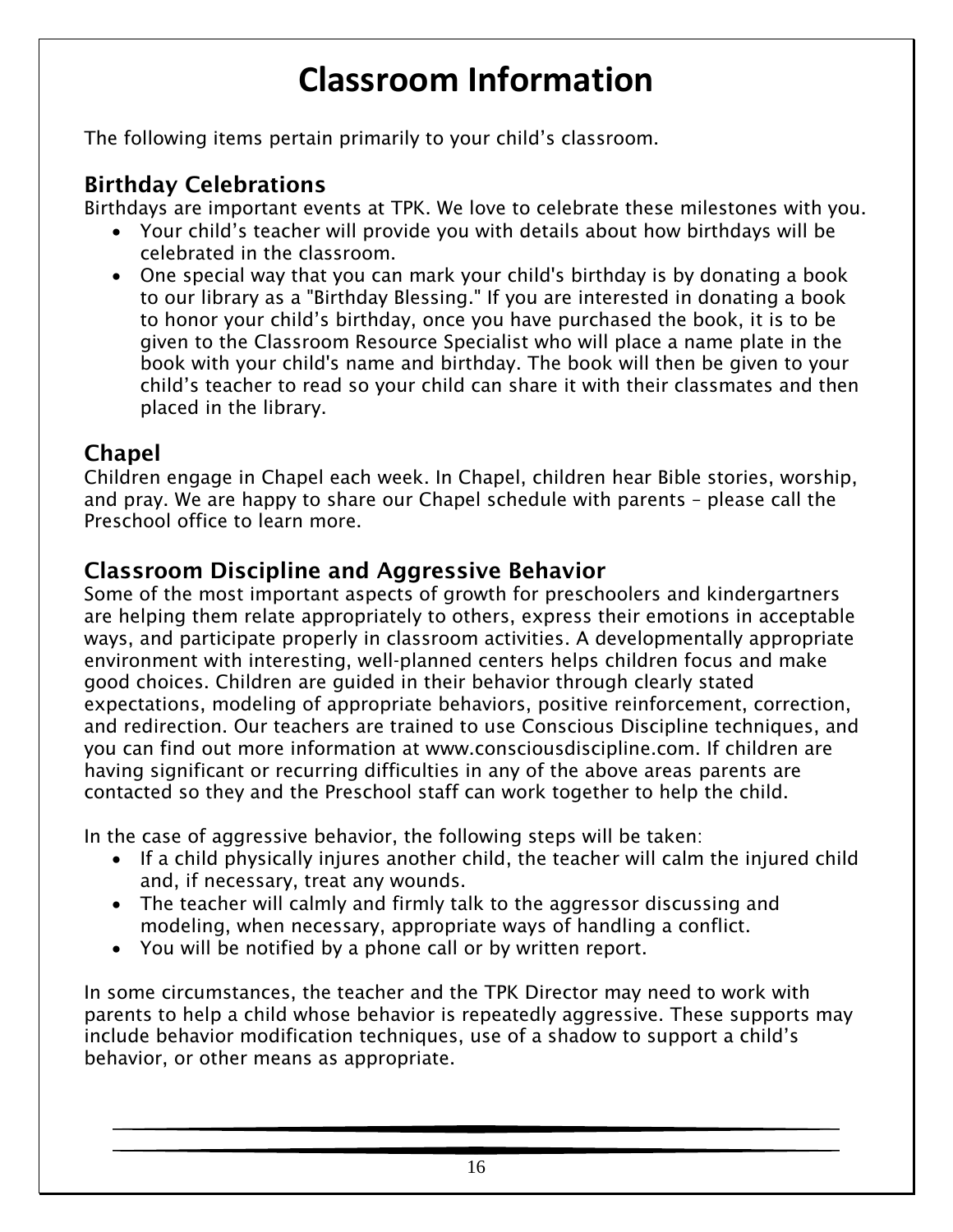### <span id="page-16-0"></span>**Conferences**

Two official Parent-Teacher Conferences are held each year. All parents are requested to meet with their child's teacher at scheduled times in the fall and spring to discuss the child's progress, adjustment to school, and goals for development. However, if you have any concerns regarding your child's progress or development, please contact your child's teacher to schedule a conference at any time in addition to these "official" conferences.

You will see your child's progress report organized under these headings:

- In wisdom (cognitive/language) We want children to develop their abilities to think, to solve problems, to be creative, to acquire knowledge about the world in which they live, and to communicate well. We want children to know that God is the source of all wisdom and the source of all the wonderful things they are learning about. (Genesis 1:3la, James 1:5a, Colossians 2:3)
- In stature (fine/gross motor skills) We want children to develop strong, healthy, well-coordinated bodies capable of performing the tasks God has planned for them. We want them to honor God with their bodies. (Psalms.139:13-14a, I Corinthians 6:19-20)
- In favor with man (social/emotional) We want children to have a healthy feeling of self-worth knowing God has made them special and has given them unique gifts and has a plan for their lives. (Ephesians 2:10a, Jeremiah 29:11, Mark 6:34a, Luke 10-36-37)
- In favor with God (spiritual) We want children to grow in their knowledge and love of God as revealed in the Scriptures and in the people and the world around them. We want them to apply these truths in their practical, everyday life experiences. We want children to come to know Christ and to be joyful in their love for Him. (Psalms 119:105, Matthew 25:21, Psalms 16:11)

### <span id="page-16-1"></span>Developmental Concerns & Special Needs

If concerns arise that a child's development and/or behavior may be atypical for their age, we will work with the teacher and parents to support that child. We will help parents identify the screening, support, and professional resources to best meet your child's needs, which may include developmental pediatricians; hearing, language, and other screenings; classroom support; and the help of Fairfax County resources such as Child Find.

### <span id="page-16-2"></span>Field Trips

Field trips will happen both virtually and in person for 4 year old classes and older throughout the year. Your child's teacher will be sharing details with you as the time arises.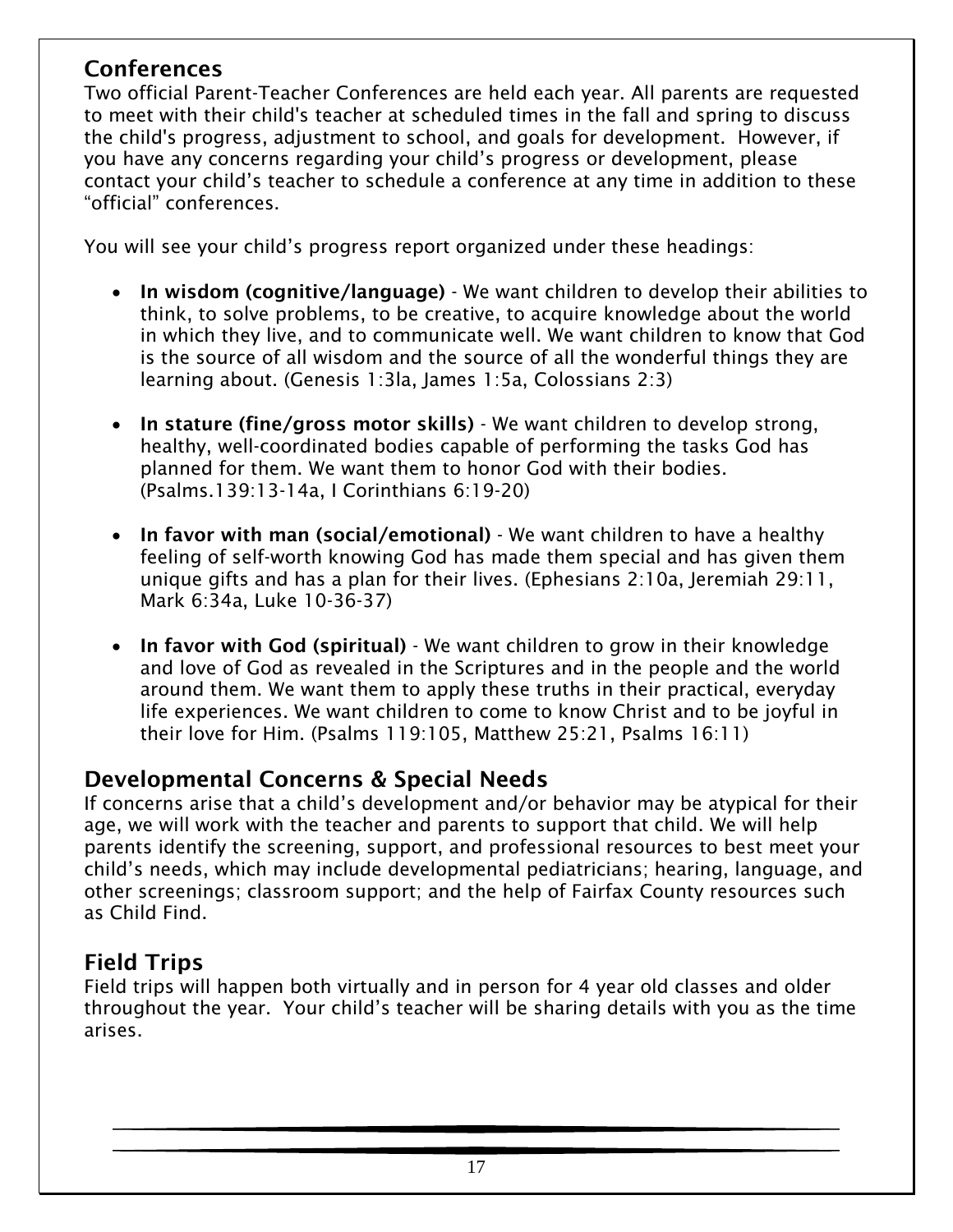### <span id="page-17-0"></span>Playground

Children will be outside on the playground every day unless temperatures go below freezing, it is raining or snowing, or if the playground is wet or covered in snow. Children should dress appropriately for the weather, including jackets, hats, and gloves as needed. Please make sure to label all of these items with your child's name. Tennis shoes or closed-toe shoes are best for safety on the playground equipment. During inclement weather, classes will participate in fun physical activities indoors.

The playground is only available for the children attending Truro Preschool and Kindergarten that day during their scheduled playground time. Parents with siblings are not permitted to be on the main playground or on the main playground equipment while classes are in session.

#### <span id="page-17-1"></span>Potty Training

*All children* in our 3's classes and older must be potty trained before attending the Preschool.

- Potty Trained is defined as the ability to consistently control bladder and bowel functions *without* the use of Pull-Ups.
- We expect children to be able to wipe themselves adequately; we will on a case by case basis offer limited assistance with wiping.
- It is understood that occasional accidents may occur. We will help a child change into clean clothes.

If a child is struggling with potty training at school, the teacher and the Director will work with the parents to determine the best course of action to help that child.

### <span id="page-17-2"></span>Snacks/Lunch

*All snack and lunch items must be peanut- and tree-nut-free.* 

• All food will be provided by parents. Your teacher will communicate specific procedures for your child's class.

#### <span id="page-17-3"></span>Room Parents

Each classroom will have at least one room parent to represent the class. Room parents help to support school wide functions, communicate with other parents when necessary, help coordinate classroom events like Thanksgiving feasts, parties, teacher appreciation, and teacher gifts. If you are interested in being a room parent, please let your teacher know.